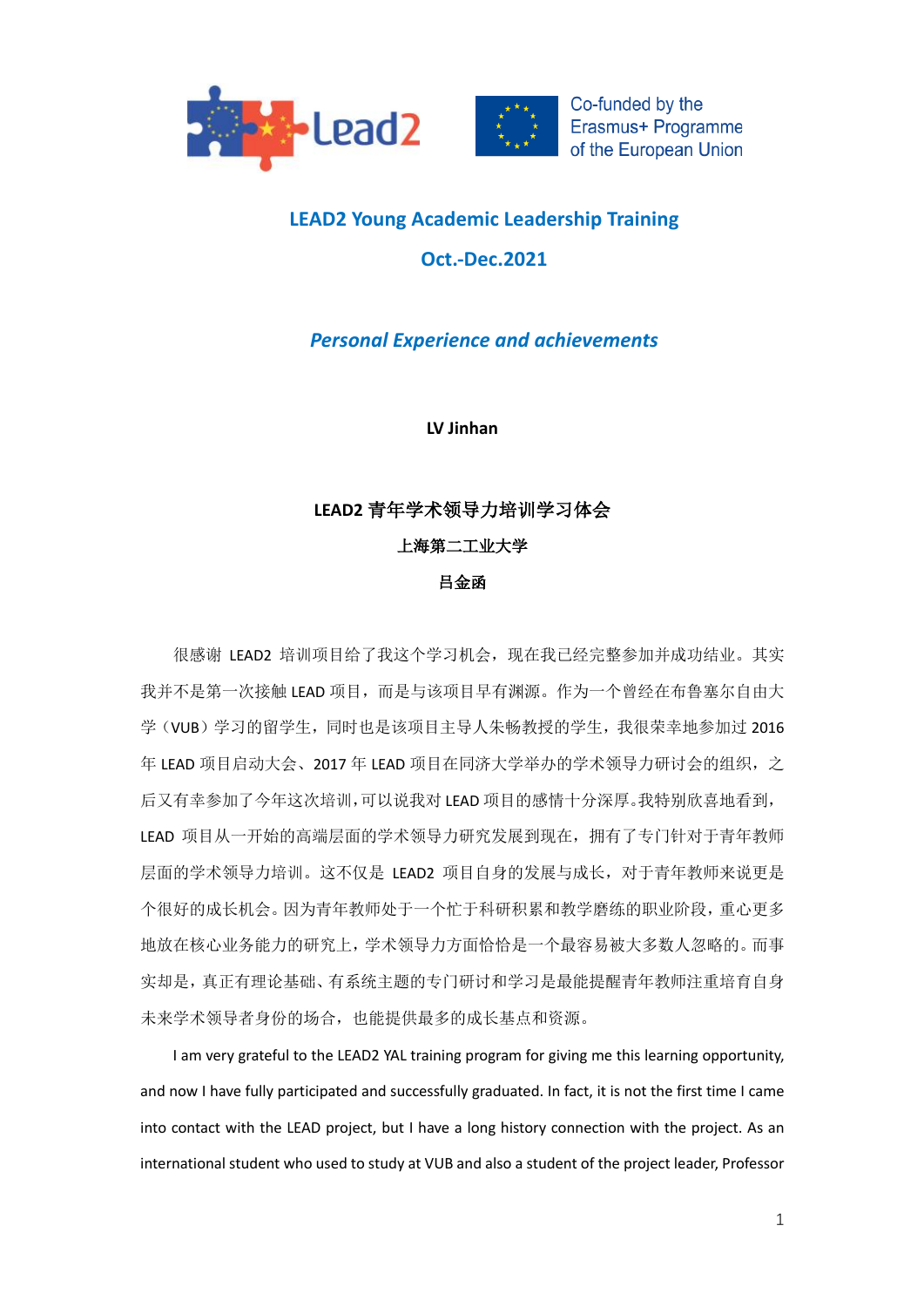Zhu, I was honored to participate in the 2016 LEAD project launch conference and the 2017 LEAD project held in Tongji University for academic leadership I was fortunate to participate in this year's training, and I can say that I have a very deep affection for the LEAD project. I am particularly pleased to see that the LEAD program has developed from the high-end academic leadership research at the beginning to the present, and has developed academic leadership training specifically for young instructors. This is not only the development and growth of the LEAD2 project itself, but also a good growth opportunity for young instructors. Because young instructors are in a career stage that is busy with scientific research accumulation and teaching training, the focus is more on the research of core business capabilities, and academic leadership is precisely one of the most easily overlooked by most people. However, the fact is that special seminars and studies with real theoretical basis and systematic themes are the occasions that can best remind young instructors to focus on cultivating their own future academic leaders, and can also provide the most basis and resources for growth.



在这个培训班的学习过程中我学习和收获了很多。一方面借由培训班认识了很多国内 各地高校的青年教师,与他们的思想交换和交流让我深深感到了自己在青年学术领导力问 题上的认识不足和浅显。尤其是关于学术领导者身份的认知和认同,在培训班期间很多同行、 尤其是同济大学的几位优秀青年教师的经验分享和观点交流给了我很多提示:青年学术领 导者的有意识培养是必需的,因为只有有意识地进行培养,才有可能从一开始就有的放矢地 使领导力素养有所增长,而不只是一种偶然的个体能力发展现象。另一方面,LEAD2 培训班 中多样化的学习模式和多元素的学习模块也让我有了增长见识的渠道。培训中,班长、发言 人、记录人轮值担任的制度让每个人在无形中担当了一次学术领导者的职位,这样的学习场 景不是学生时代读书研讨的同类反复,而是一种同行沟通的半正式研讨。抛开研讨内容本身,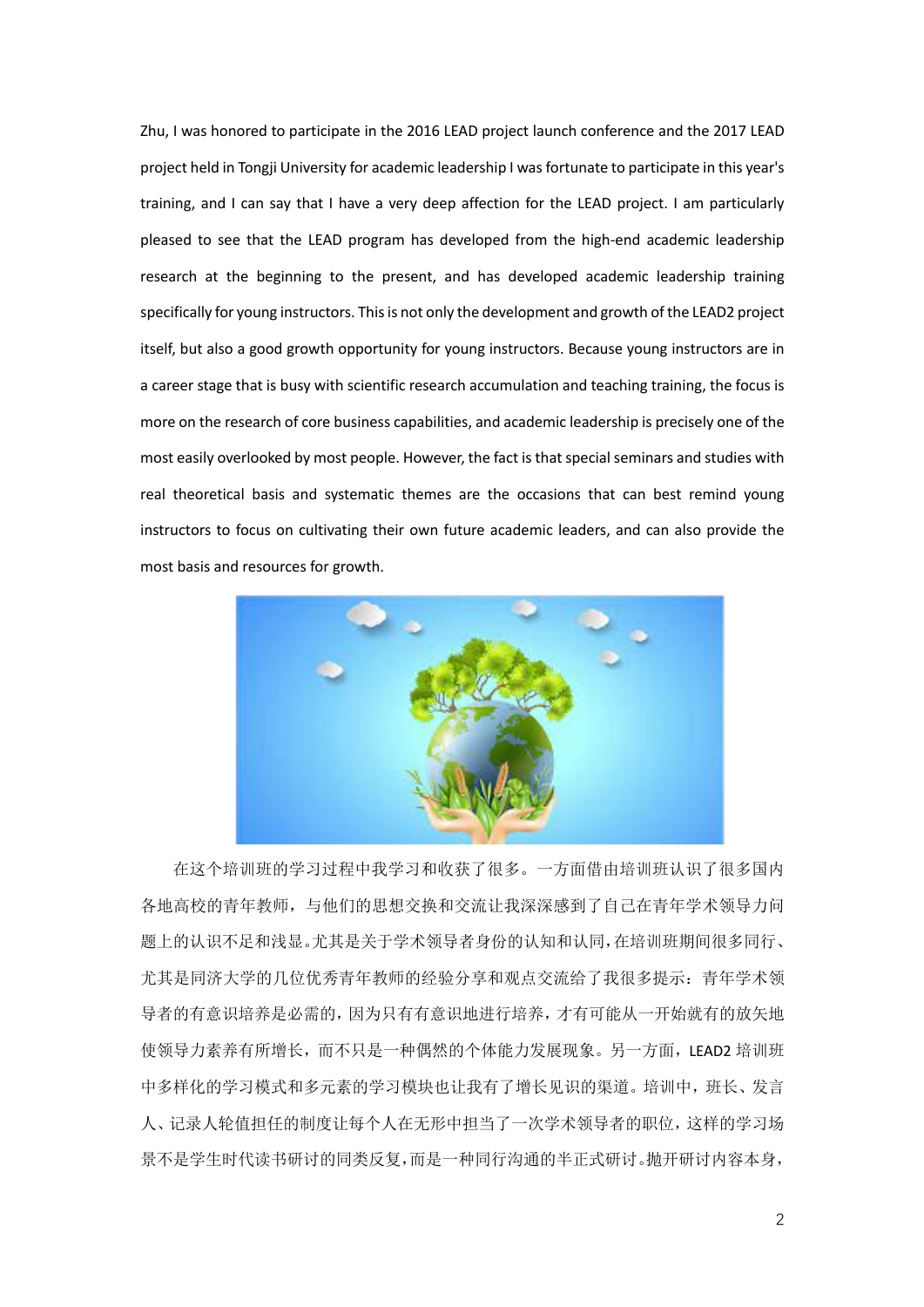#### 角色担当本身就是对学术领导力培训主题的最好诠释了。

I have learned and gained a lot during this YAL training program. On the one hand, I got to know many young lecturers from colleges and universities all over the country through the training course, and the exchange of ideas and exchanges with them made me deeply feel that I have insufficient and shallow understanding on the issue of youth academic leadership. Especially with regard to the cognition and recognition of the identity of academic leaders, the experience sharing and exchange of opinions of many colleagues, especially several outstanding young lecturers of Tongji University, gave me a lot of tips during the training class: The conscious training of young academic leaders is a Necessary, because only consciously cultivated, it is possible to develop leadership literacy in a targeted manner from the beginning, not just an accidental phenomenon of individual ability development. On the other hand, the diverse learning modes and multielement learning modules in the LEAD2 training course also gave me a channel to increase my knowledge. During the training, the rotation system of monitor, spokesperson, and recorder makes everyone take on the position of academic leader invisibly. This kind of learning scene is not the same kind of repetition of reading and discussion in the student days, but a half of peer communication. Formal discussion. Aside from the content of the seminar itself, the role itself is the best interpretation of the theme of academic leadership training.



另外学习内容中也有很多学习模块的主题让我很感兴趣。在其中我不仅能找到适合自 己职业现状的切入点进行发言讨论,更好的地方在于还可以在培训中得到其他更有经验的 青年教师的指导。因为我本身还没有任何领导职位,而同一个培训班当中有很多青年教师已 经是院系层面的学术领导者或行政领导。这样的机会对我来说特别难能可贵。令我印象深刻 的是,有一次的讨论主题是"对于不同层面的高校来说,市场化压力的不同在何处以及如何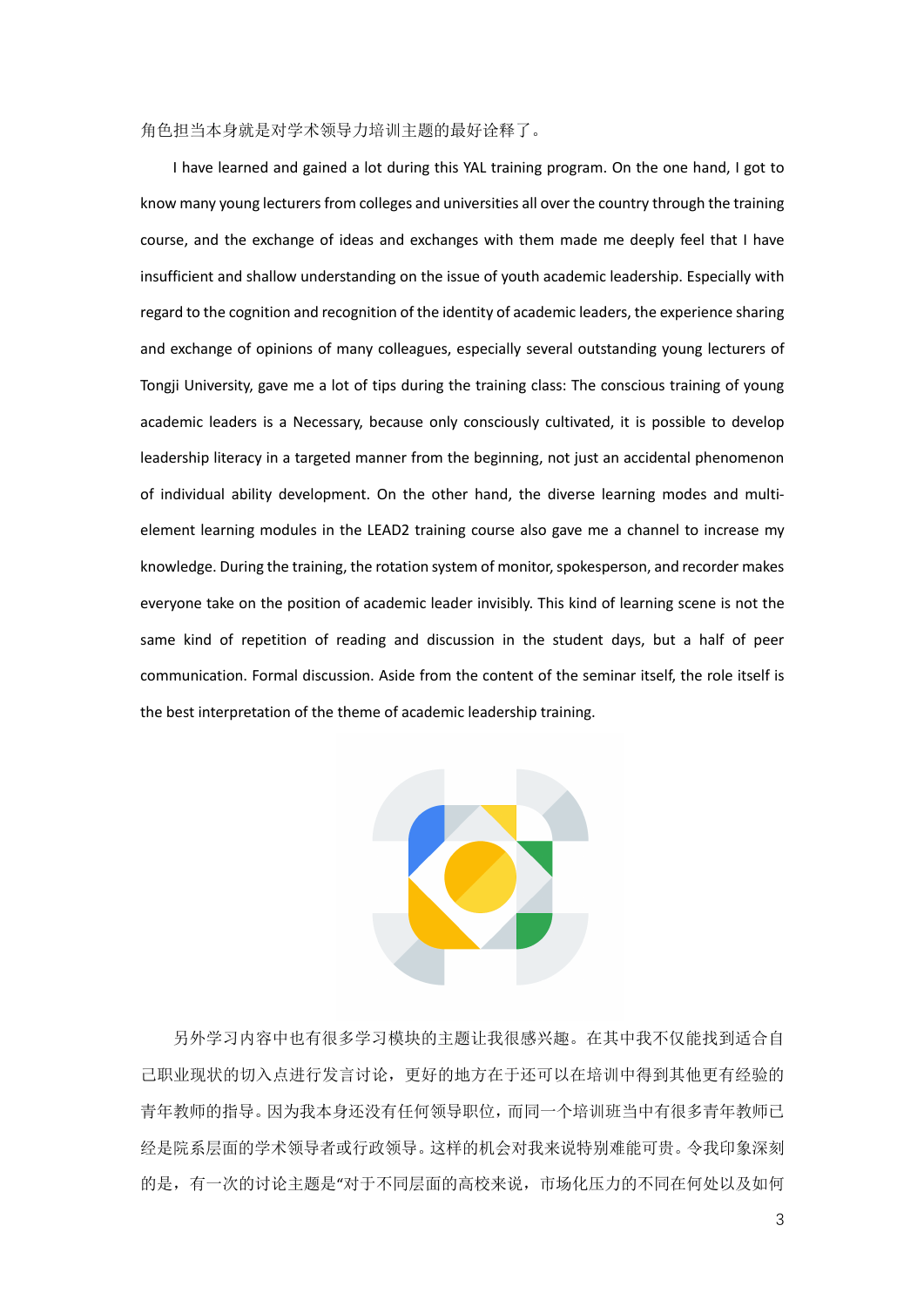应对",这个问题之下我聆听了来自于部属高校、一般市属高校、民办高校等不同层次高校 的不同职位类型的青年学术领导者的十分有建设性的见解,也第一次感受到这个问题与一 个普通青年教师息息相关,也是我们应该着手思考的问题,着实让我很受启发。

In addition, there are many topics in the learning module that interest me. In it, I can not only find an entry point suitable for my own professional situation to speak and discuss, but the better part is that I can also get the guidance of other more experienced young instructors in the training. Because I don't have any leadership positions myself, and many young instructors in the same training class are already academic leaders or administrative leaders at the department level. Opportunities like this are very rare for me. What impressed me was that the topic of one discussion was "Where are the different pressures of marketization for colleges and universities at different levels and how to deal with them?" The very constructive opinions of young academic leaders of different positions and types in colleges and universities, private colleges and universities at different levels, and it is the first time that I feel that this issue is closely related to an ordinary young teacher, and it is also a problem that we should start thinking about. I am very inspired.



另外,在学习过程中,我尤其对于学习主题、也就是"青年学术领导力"所需要的核心能 力与素养有了清晰的界定。毕竟,概念的模糊是最初不能有意识地、自发地进行学术领导力 成长的主要原因。清楚地界定了这样的问题之后,我对于自我成长的核心成长点以及必要素 质有了十足的认知,今后的成长和发展也更有目标了。这在我的认知上也提升了一个层面, 我原来总是忙碌于科研与教学层面的具体发展目标,而"学术领导者"这个目标则给了我跳脱 出一般青年教师视角的机会,让我上升到一个更高的层面来思考自己的整个职业发展路径。

In addition, during the learning process, I especially have a clear definition of the core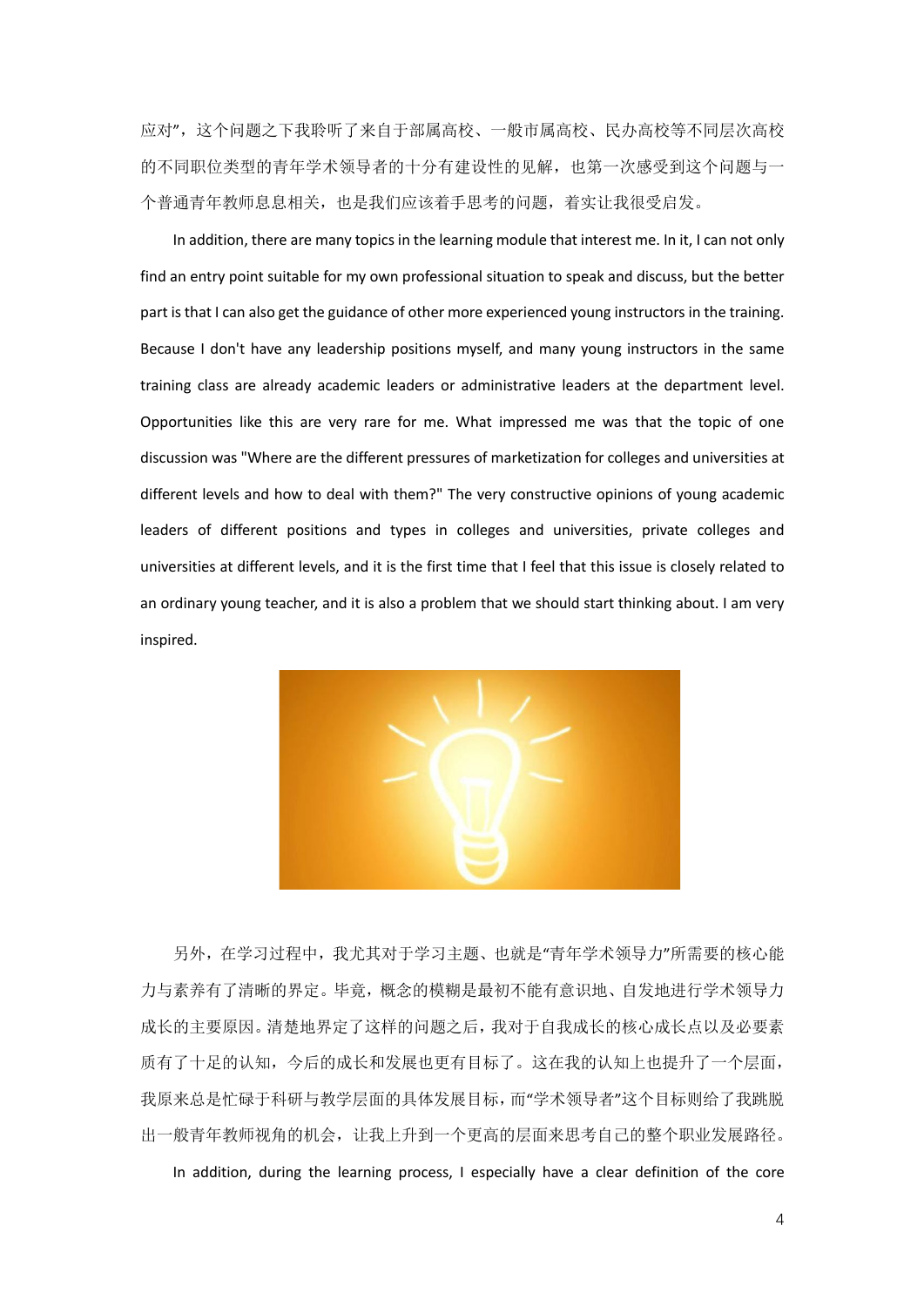competence and literacy required by the learning theme, that is, "Youth Academic Leadership". After all, conceptual ambiguity is the main reason why academic leadership growth cannot be consciously and spontaneously undertaken in the first place. After clearly defining such a problem, I have a full understanding of the core growth points and necessary qualities of self-growth, and my future growth and development will be more targeted. This has also raised a level in my cognition. I used to be busy with specific development goals at the scientific research and teaching level, and the goal of "academic leader" gave me the opportunity to jump out of the perspective of ordinary young instructors and let me I took it to a higher level to think about my entire career path.



最后,我必须衷心感谢 LEAD2 青年学术领导力培训班的所有工作人员的倾情付出,为 我们的这次学习提供了精彩的学习资源和条件。特别感谢我读博期间联合培养的博士生导 师朱畅教授,感谢她一直关心我的职业发展,在我回国之后也一直给我保持联系的渠道,每 次在中国的研讨和学习都从没忘记带上我,这份师恩让我的内心特别感激和难忘。朱畅老师, 一日为师、终身为师。也感谢 LEAD2 合作单位同济大学的张向荣老师在我报名和结业时,尽 职尽责地提供了很多帮助。成功结业了,我收获丰厚而且内心喜悦。LEAD2 项目,我们有缘 再见!

Finally, I must sincerely thank all the staff of the LEAD2 Youth Academic Leadership Training program for their dedication, providing us with wonderful learning resources and conditions for this study. Special thanks to Professor Zhu, the doctoral supervisor I jointly trained during my Ph.D. She has always cared about my career development, and she has always given me a channel to keep in touch after I returned to China. Her kindness makes my heart especially grateful and unforgettable. Prof. Zhu was a teacher of me and a teacher of me for life. I would also like to thank Mr. Zhang from Tongji University, a partner of LEAD2, for his dutiful assistance during my